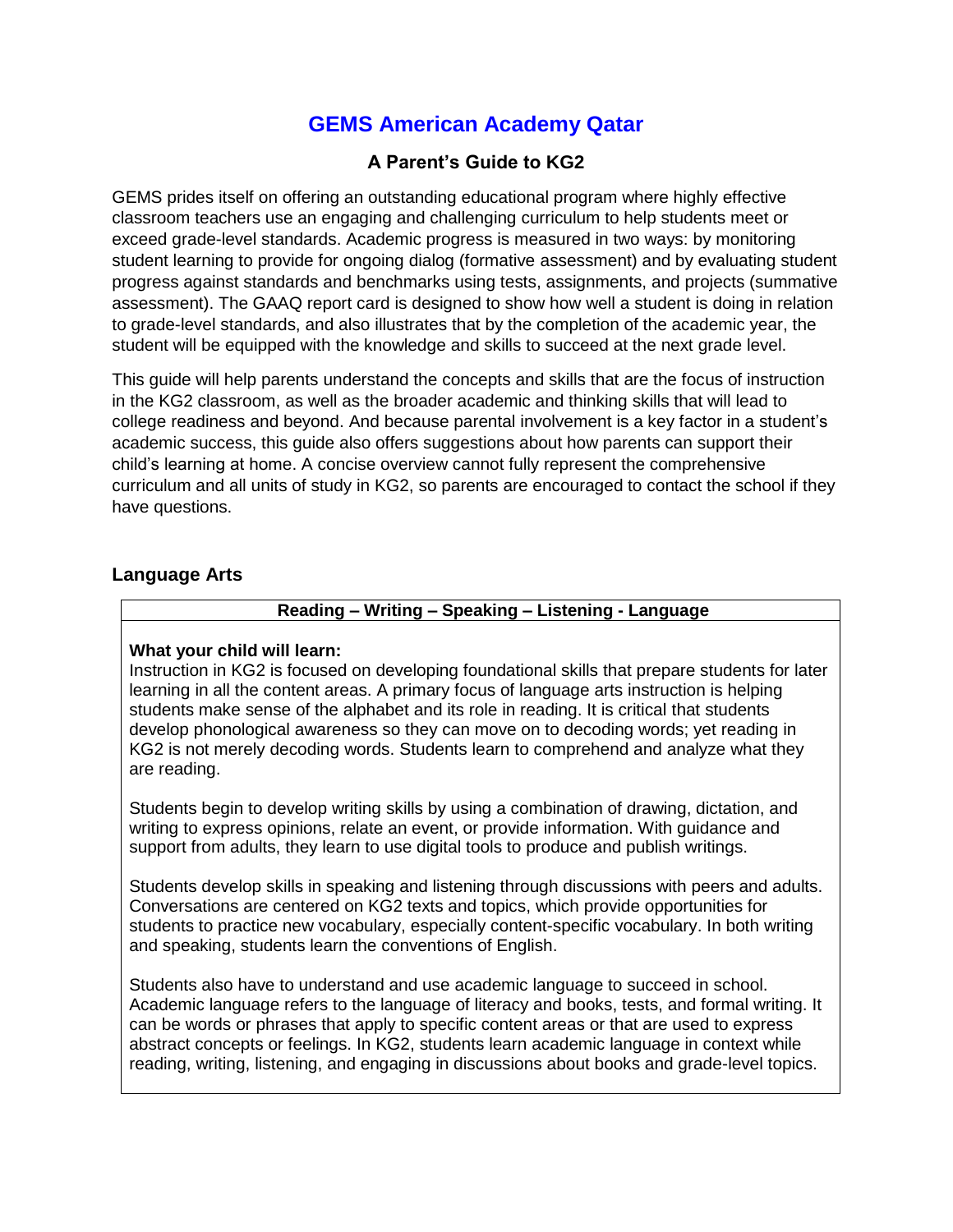#### **What you can do at home:**

Reading at home is critical to the development of early literacy skills, so visit the school library often and read, read, read every day. Encouraging reading is one of the most important things a parent can do to help their child develop language acquisition skills and a love of learning. When you are reading with your child, discuss the book, the characters, and the important details. Make predictions as you read and create different endings to stories. Ask your child questions about the book and have them retell the story to you. Talk about the book and the words in it. Identify words that your child may already know, and pick out new and unfamiliar words to expand language acquisition and a love of learning.

# **Mathematics**

| <b>Overview</b>                                                                                                                                                                                                                                                                                                              |                                                                                                                                                                                                                                                                                                                                                                                                                                                               |
|------------------------------------------------------------------------------------------------------------------------------------------------------------------------------------------------------------------------------------------------------------------------------------------------------------------------------|---------------------------------------------------------------------------------------------------------------------------------------------------------------------------------------------------------------------------------------------------------------------------------------------------------------------------------------------------------------------------------------------------------------------------------------------------------------|
| Students are introduced to the relationship between numbers and quantities and build a<br>foundation for place value as they count, represent, and compare whole numbers, initially<br>using sets of objects. Students also describe and model objects in their environment using<br>simple geometric shapes and vocabulary. |                                                                                                                                                                                                                                                                                                                                                                                                                                                               |
| <b>Counting and Cardinality</b>                                                                                                                                                                                                                                                                                              | <b>Operations and Algebraic Thinking</b>                                                                                                                                                                                                                                                                                                                                                                                                                      |
| What your child will learn:<br>number names and the counting<br>sequence<br>counting to tell the number of objects<br>$\bullet$<br>comparing numbers                                                                                                                                                                         | What your child will learn:<br>understanding addition as putting<br>together and adding to, and<br>understanding subtraction as taking apart<br>and taking from                                                                                                                                                                                                                                                                                               |
| <b>Number and Operations in Base Ten</b>                                                                                                                                                                                                                                                                                     | <b>Measurement and Data</b>                                                                                                                                                                                                                                                                                                                                                                                                                                   |
| What your child will learn:<br>working with numbers 11 to19 to gain<br>foundations for place value                                                                                                                                                                                                                           | What your child will learn:<br>describing and comparing measurable<br>$\bullet$<br>attributes<br>classifying objects and counting the<br>$\bullet$<br>number of objects in each category                                                                                                                                                                                                                                                                      |
| <b>Geometry</b>                                                                                                                                                                                                                                                                                                              | <b>Mathematical Practices</b>                                                                                                                                                                                                                                                                                                                                                                                                                                 |
| What your child will learn:<br>identifying and describing shapes<br>analyzing, comparing, creating, and<br>composing shapes                                                                                                                                                                                                  | What your child will learn:<br>1. Making sense of problems and<br>persevering in solving them.<br>2. Reasoning abstractly and quantitatively.<br>3. Constructing viable arguments and<br>critiquing the reasoning of others.<br>4. Modeling with mathematics.<br>5. Using appropriate tools strategically.<br>6. Attending to precision.<br>7. Looking for and making use of structure.<br>8. Looking for and expressing regularity in<br>repeated reasoning. |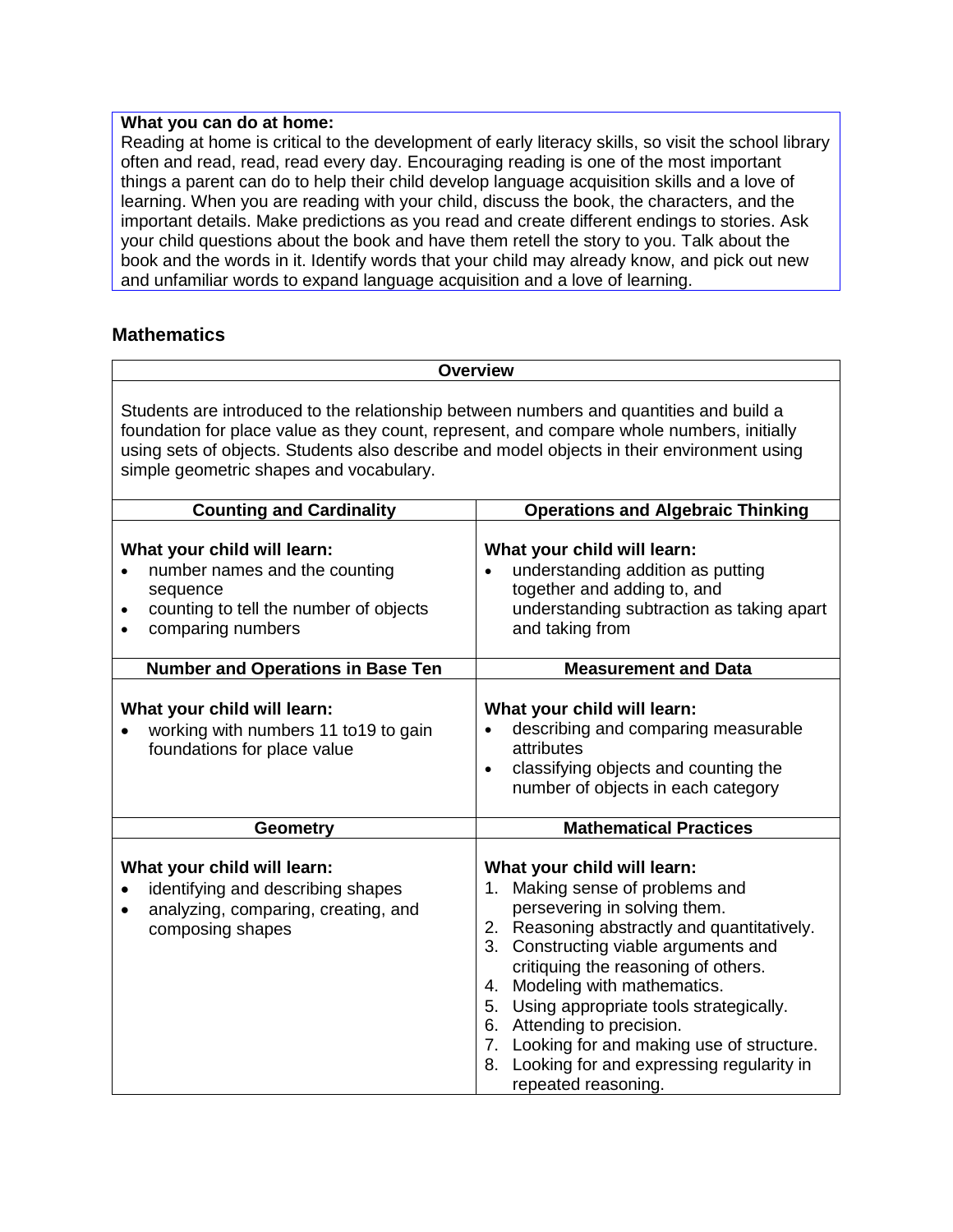## **What you can do at home:**

Make math fun and meaningful for your child by looking for real world math problems in your daily life. Use everyday objects for counting, sorting, estimating, and creating story problems. Ask questions that require mathematical thinking (e.g., counting, greater/less than, basic addition and subtraction problems). Encourage your child to keep trying even when a problem may be challenging, talk to them about how they find an answer to a problem, and praise them for effort, resiliency, and perseverance even if they aren't getting the "right" answer.

# **Integrated Content**

| <b>Science</b>                                                                                                                                                                                                                                                                                                                                                                                                                                                                                                                                                                                                                                                                                                                                                                                                                     | <b>Social Studies</b>                                                                                                                                                                                                                                                                                                                                                                                                                                                                                                                                                                                                                                                                                                                                                                                                                                                                                                                                                                                                                                                                                                                            |
|------------------------------------------------------------------------------------------------------------------------------------------------------------------------------------------------------------------------------------------------------------------------------------------------------------------------------------------------------------------------------------------------------------------------------------------------------------------------------------------------------------------------------------------------------------------------------------------------------------------------------------------------------------------------------------------------------------------------------------------------------------------------------------------------------------------------------------|--------------------------------------------------------------------------------------------------------------------------------------------------------------------------------------------------------------------------------------------------------------------------------------------------------------------------------------------------------------------------------------------------------------------------------------------------------------------------------------------------------------------------------------------------------------------------------------------------------------------------------------------------------------------------------------------------------------------------------------------------------------------------------------------------------------------------------------------------------------------------------------------------------------------------------------------------------------------------------------------------------------------------------------------------------------------------------------------------------------------------------------------------|
| What your child will learn:<br>Students participate in classroom discussions<br>to share ideas and evidence and are<br>provided with opportunities to change or<br>revise understandings based on new<br>evidence. Hands-on activities and games<br>help develop skills and include explicit<br>teaching of scientific concepts and<br>vocabulary. Students use their senses of<br>sight, sound, and touch to investigate a<br>variety of objects and learn how to classify,<br>compare, and sort these objects. KG2<br>science topics are organized into three<br>standard sets: Physical Sciences, Life<br>Sciences, and Earth Sciences. As students<br>learn the content defined by the standards in<br>the Life, Earth, and Physical Science strands,<br>they are also practicing investigation and<br>experimentation skills. | What your child will learn:<br>Students explore the meaning of good<br>citizenship by learning about rules, working<br>together, and the basic idea of government.<br>Teachers may use classroom problems that<br>arise as opportunities for critical thinking and<br>problem solving. Students need help in<br>analyzing problems; considering why the<br>problem arose; examining other alternatives;<br>developing awareness of how alternative<br>behaviors might bring different results; and<br>learning to appreciate behaviors and values<br>that are consistent with the democratic ethic.<br>Students and teachers can dramatize issues<br>that create conflict on the playground, in the<br>classroom, and at a home, and then<br>brainstorm solutions that exemplify<br>compromise, cooperation, and respect for<br>rules and laws. Students will have<br>opportunities to discuss these more desirable<br>behaviors, try them out, and examine how<br>they lead to more harmonious and socially<br>satisfying relationships with others. Students<br>also learn the purpose of rules and laws and<br>why a government is necessary. |

| What you can do at home:                        | What you can do at home:                      |
|-------------------------------------------------|-----------------------------------------------|
| Make a routine of checking, discussing, and     | Talk to your child about the importance of    |
| perhaps even graphing the weather               | rules at home and in the community. Identify  |
| (temperature, precipitation, etc.). As students | symbols of different countries such as flags  |
| study plants and animals in school, caring for  | and expose your child to maps of various      |
| indoor plants, outdoor gardens, and even        | kinds. Look for opportunities to share,       |
| family pets can be great ways to reinforce      | discuss, and experience different cultures    |
| these units of study.                           | that are both similar and different from your |
|                                                 | own.                                          |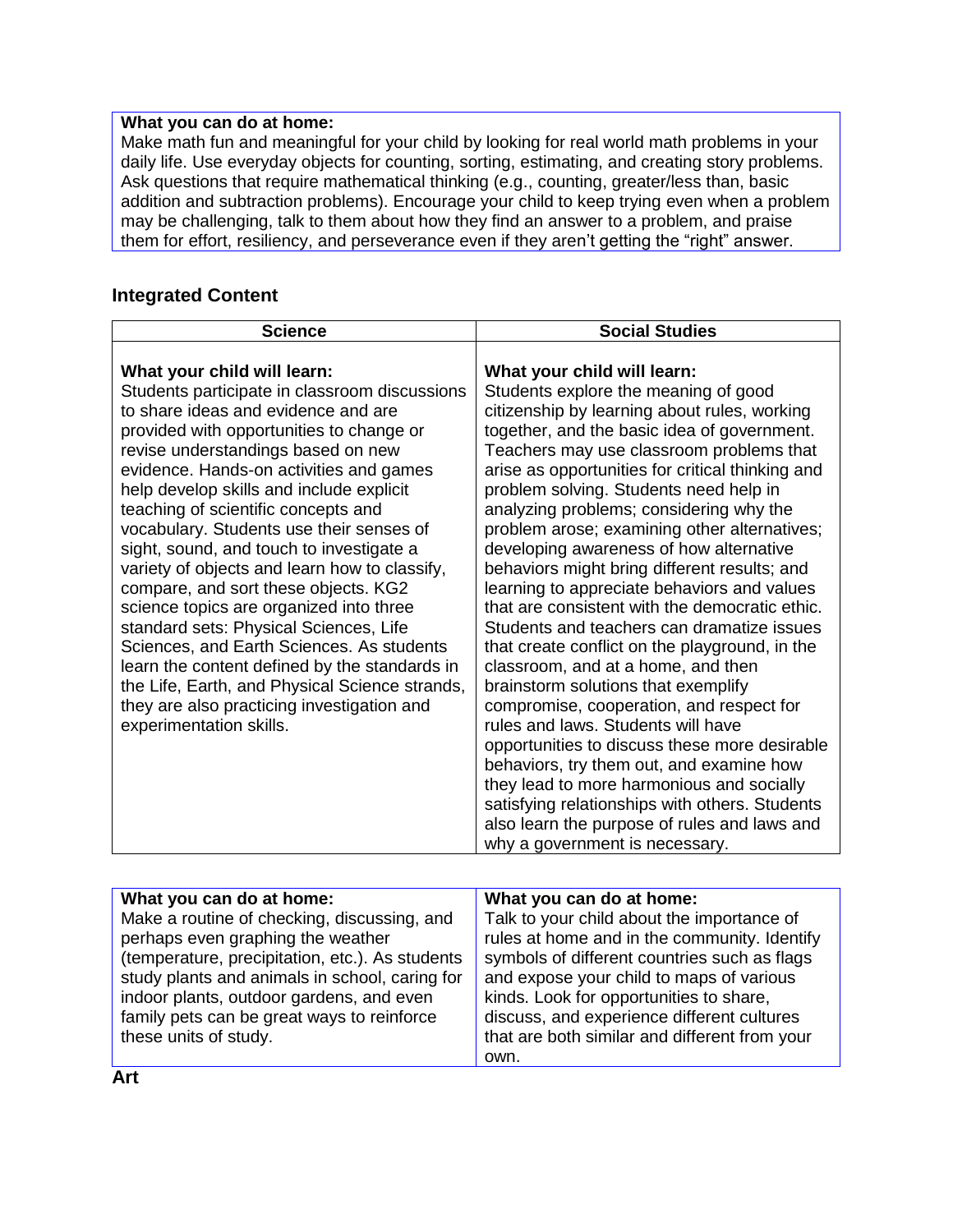#### **What your child will learn:**

Elementary art education encompasses several key components and KG2 students observe and comprehend various types of art. In art classes, students invent, create, and critique works of art, and they relate, connect, and transfer the skills that they learn into other content areas. They create art to communicate ideas, feelings, or emotions, and utilize the visual arts to relate various experiences.

#### **What you can do at home:**

Art activities are important for fine motor development. Encourage drawing and ask questions about your child's artwork. Pay attention to and support your child's artistic interests. Design a space for creativity and encourage art activities and imaginative play. Visit local art museums and galleries during family outings.

# **Music**

### **What your child will learn:**

The elementary school general music curriculum is built on 12 themes. Each curriculum theme is tailored to match the cognitive development of the students in each of the grade levels. Each lesson addresses specific goals outlined in national standards. The thematic threads in elementary music include:

- Singing/Movement
- Playing Instruments
- Composing/Improvising
- Listening/Analyzing/Describing
- Evaluating Music
- Theory/Notation
- Instrument/Ensembles
- Musical Styles
- Life Connections
- Music
	- History/Famous **Composers**
- World Music/Cultures
- Cross Curriculum **Connections**

# **What you can do at home:**

Expand and support your child's musical experiences and background knowledge by exposing them to a wide variety of musical genres. Attend the opera, symphony, or other musical events. Listen to a variety of types of music in your home or car. Urge your child to explain and discuss what they like and dislike about various types of music. Encourage and foster your child's interest in both vocal and instrumental music.